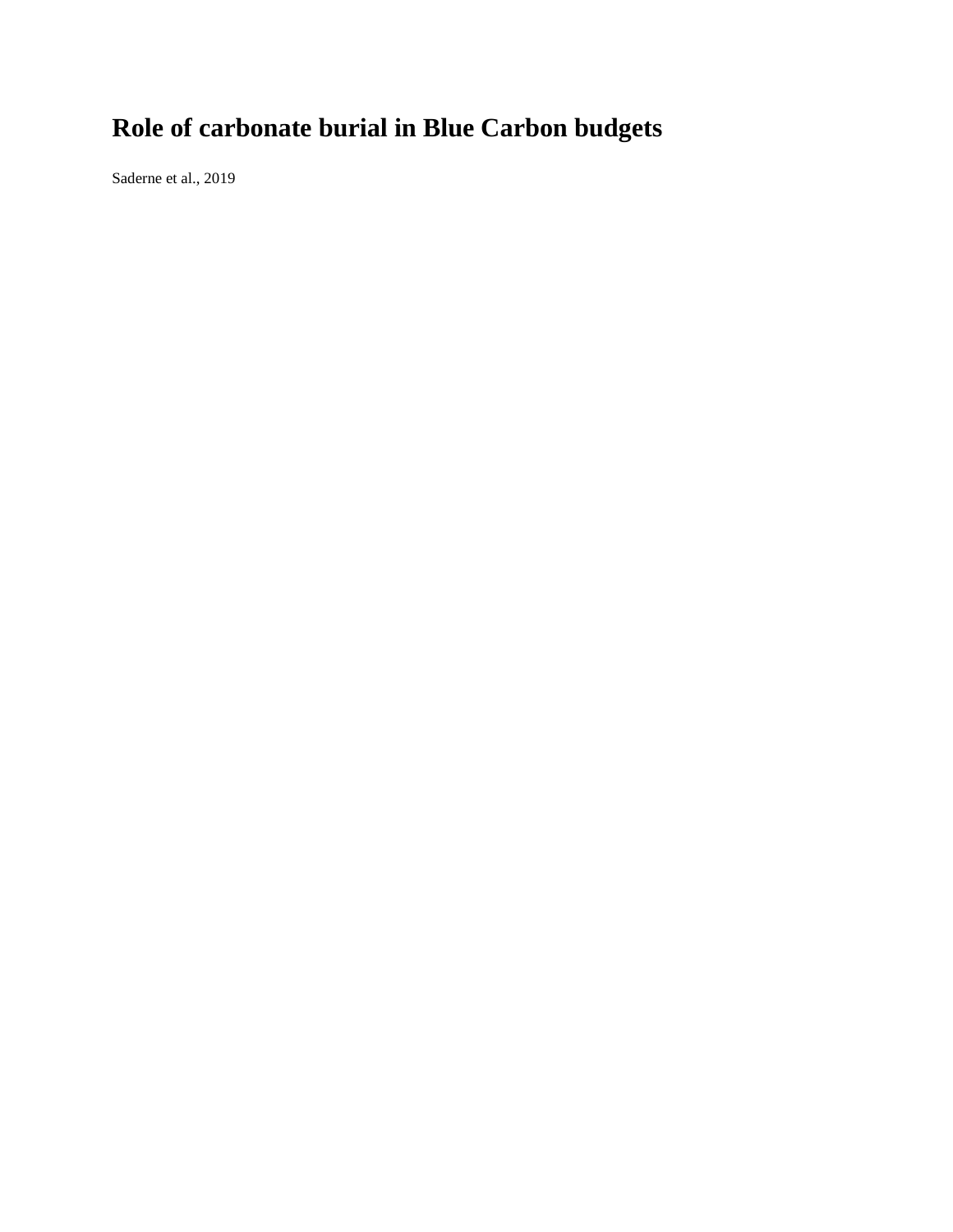

Supplementary Figure.1. Distribution of  $CaCO<sub>3</sub>$  content (%DW) in (a) seagrass and (b) mangrove locations.



Supplementary Figure 2. Boxplot of raw data of the paired data (vegetated habitat, yes or no) used for the GLM (a). Boxplot shows each data point (circles) with the median (line through box) and the upper and lower quartiles (box limits), while the whiskers extend to the extreme data point but no more than 1.5 times the respective quartile. The forest plot of the meta-analysis of the paired data (b) The mean effect size and associated confidence intervals are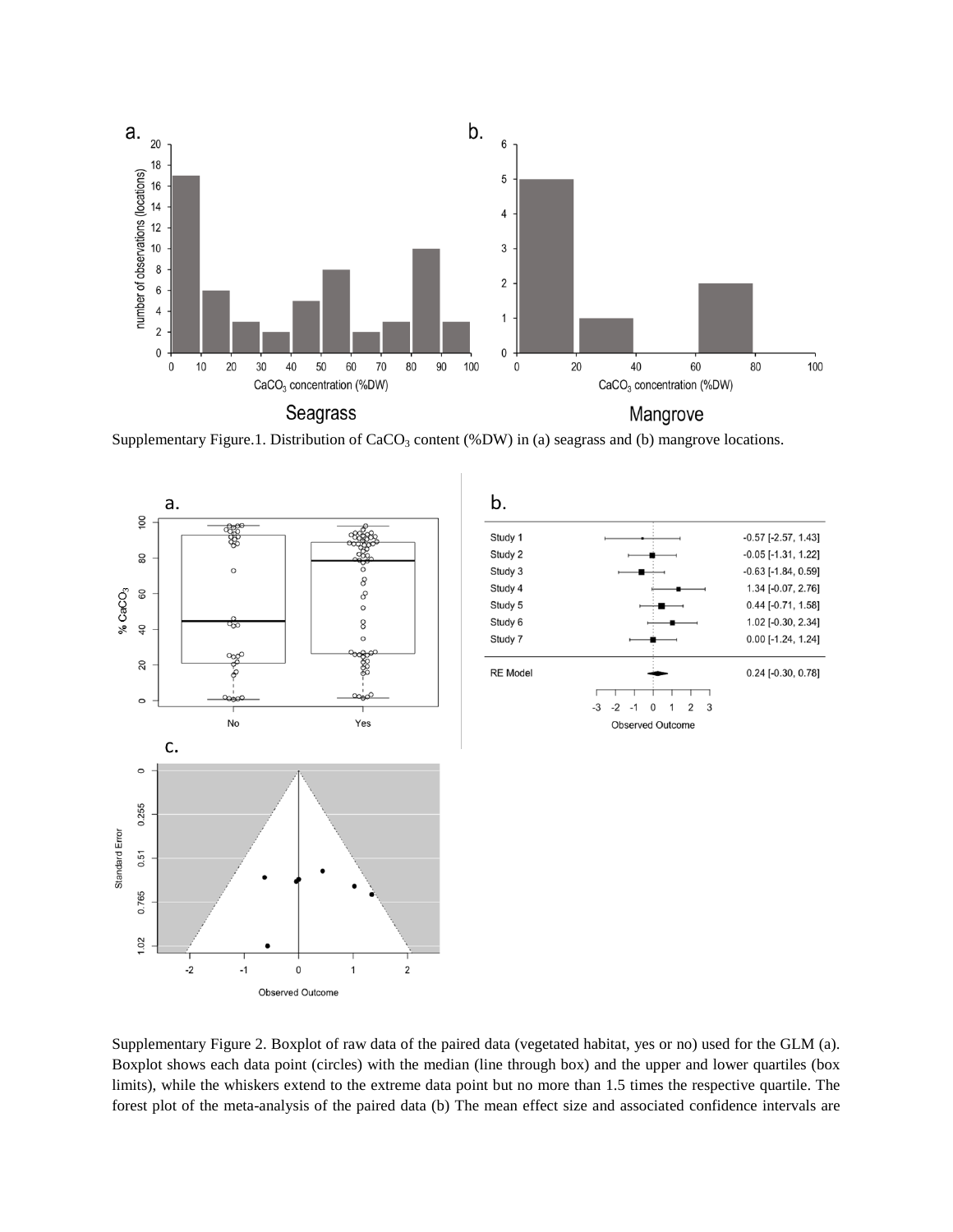shown for each study as squares and lines and numbers on the right. The overall finding is shown at the bottom. The funnel plot of the meta-analysis (c). The funnel plot indicates potential sampling bias of meta-analysis by comparing the observed outcome (effect size) with the standard error and points outside of the white funnel indicate bias because of a high absolute value of the outcome and high standard error. See Methods for analysis details.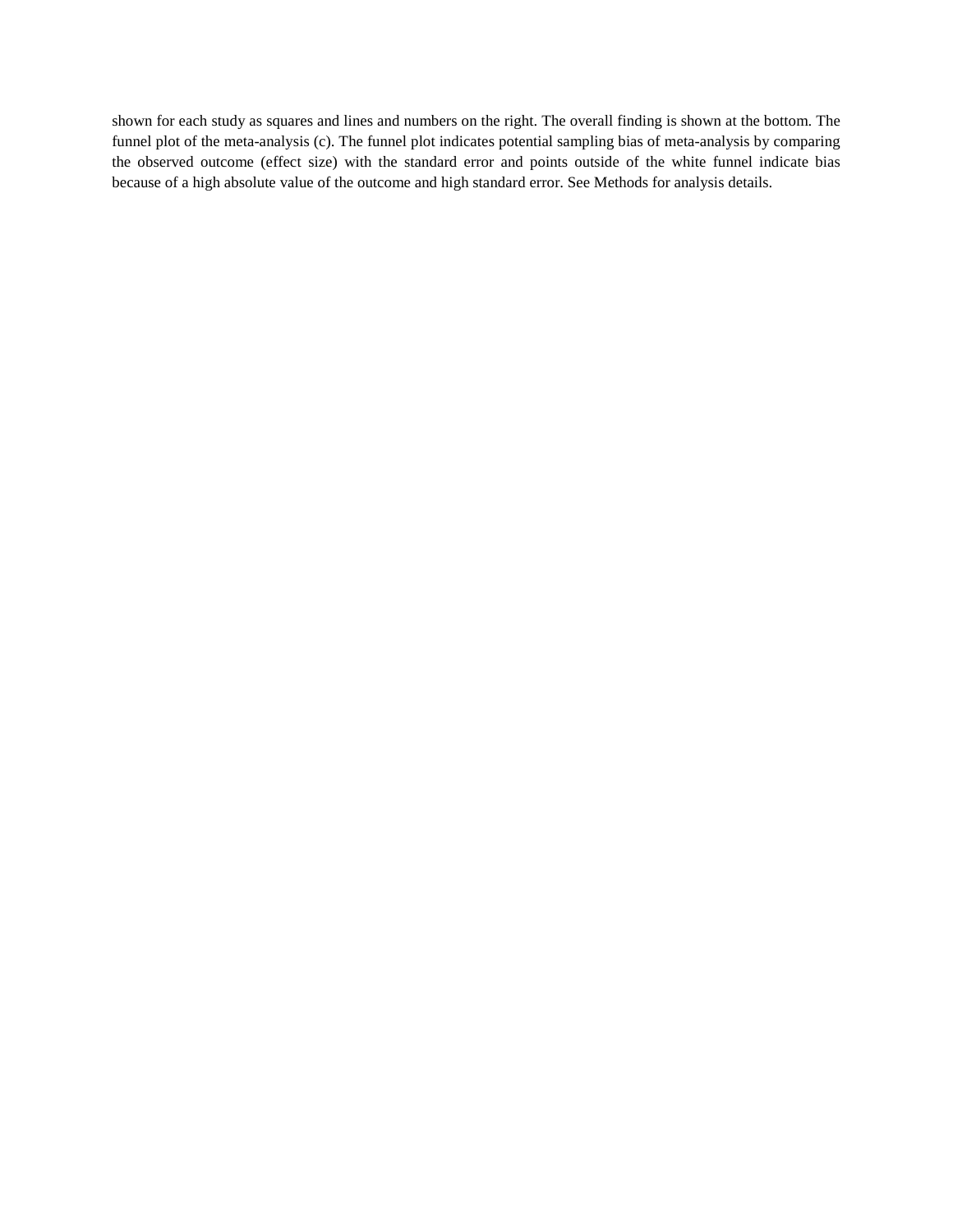Supplementary Figure 3. Flow diagrams for: (a) the  $CaCO<sub>3</sub> - C<sub>inorg</sub>$  burial rate data compilation in seagrass and mangrove. (b) the data compilation of  $CaCO<sub>3</sub>$  content (%DW) in seagrass.



b.

Semi-quantitative synthesis on CaCO<sub>3</sub> Inclusion of 264 seagrass cores Identification Included Identification %sediment DW with  $CaCO<sub>3</sub>$  %DW data from Data from Burial rates dataset Mazarrasa et al., 2015. Seagrass ( $n = 77$  cores) Mangrove ( $n = 42$  cores) Semi-quantitative synthesis on CaCO<sub>3</sub> Included %sediment DW Seagrass ( $n = 341$  cores)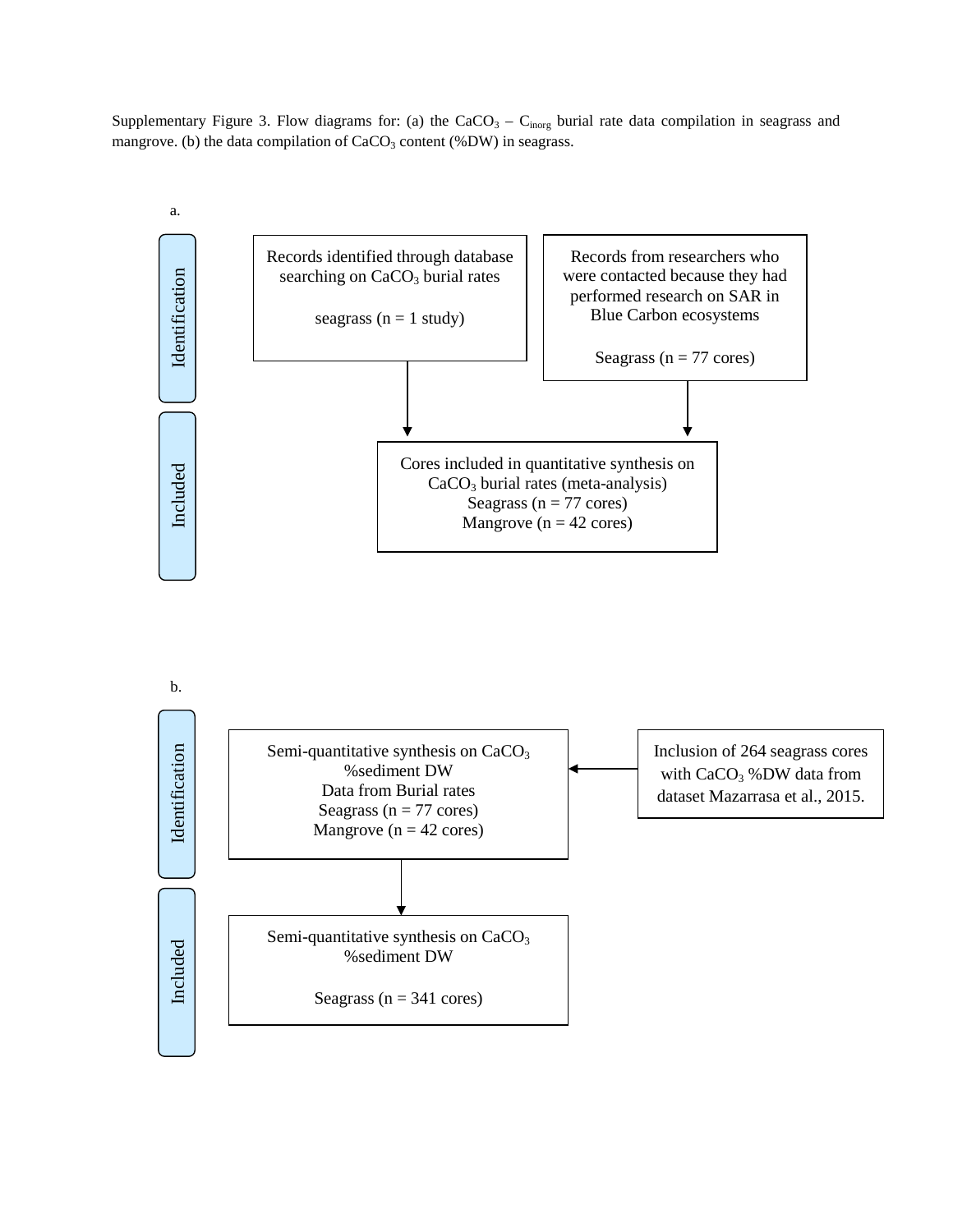**Supplementary Note 1:** PRISMA 2009 Checklist according to **official template** from: Moher D, Liberati A, Tetzlaff J, Altman DG, The PRISMA Group (2009). Preferred Reporting Items for Systematic Reviews and MetaAnalyses: The PRISMA Statement. PLoS Med 6(7): e1000097. doi:10.1371/journal.pmed1000097. [www.prisma](http://www.prisma-statement.org/)[statement.org.](http://www.prisma-statement.org/)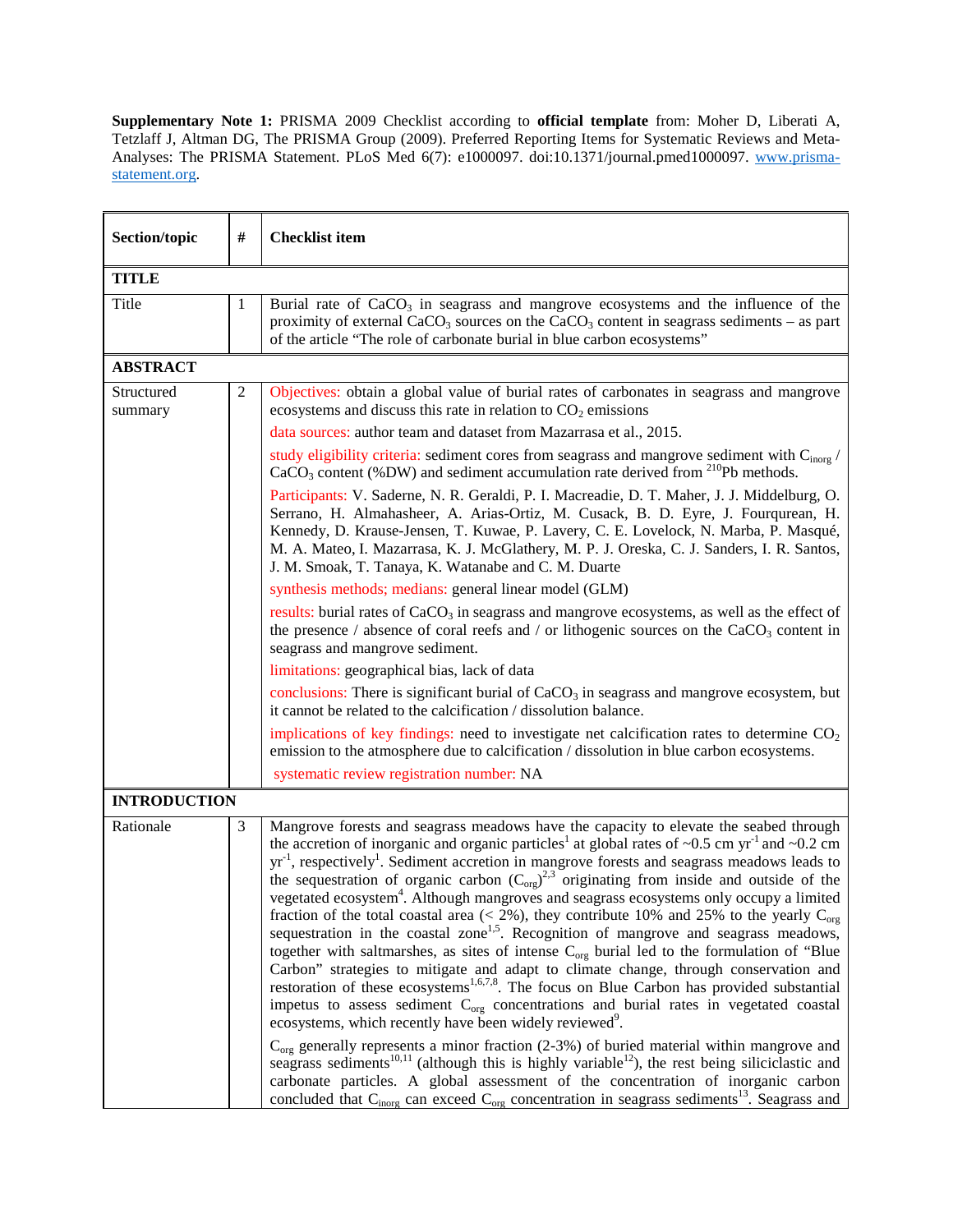|                                 |                | mangrove plants do not calcify <i>per se</i> ; however, they provide habitats for an abundant<br>associated calcifying fauna and flora (e.g. crabs, sea stars, snails, bivalves, calcified algae,<br>foraminifera), whose shells and skeletons may be deposited and buried in the sediment<br>along with the plant litter and the organic and inorganic particles imported from adjacent<br>ecosystems.<br>Counterintuitively, CaCO <sub>3</sub> production represents a significant source of $CO2$ to the<br>atmosphere, since calcification produces $CO2$ with a ratio of approximately 0.6 mol of $CO2$<br>emitted per mol of CaCO <sub>3</sub> precipitated <sup>14</sup> . This has led to the argument that large CaCO <sub>3</sub><br>burial may partially offset $CO2$ sequestration associated with $Corg$ burial in some seagrass<br>meadows and mangrove forests <sup>15</sup> . However, there are a number of caveats that affect these<br>arguments and render inferences on the role of Blue Carbon ecosystems as net $CO2$ sinks<br>or sources based on the comparison of $C_{org}$ and $C_{inorg}$ sediment burial rates<br>inconclusive <sup>13,16</sup> . First, only very few articles report the burial rates of $CaCO3$ in mangrove<br>and seagrass ecosystems <sup>15,16,17</sup> , and the role of CaCO <sub>3</sub> burial in sediments and $CO_2$<br>emissions depends on the balance between dissolution and production. If $CaCO3$<br>dissolution equals local calcification, then the burial of $CaCO3$ is supported exclusively by<br>allochthonous inputs and is neutral relative to $CO2$ emissions or sequestration. If<br>dissolution exceeds local calcification then $CaCO3$ dynamics add to the $CO2$ sink capacity<br>of Blue Carbon ecosystems, even if CaCO <sub>3</sub> , which must be subsidised from allochthonous<br>sources, is buried in the sediments. Only if $CaCO3$ dissolution is lower than local<br>calcification does $CaCO3$ burial result in $CO2$ emissions. |
|---------------------------------|----------------|--------------------------------------------------------------------------------------------------------------------------------------------------------------------------------------------------------------------------------------------------------------------------------------------------------------------------------------------------------------------------------------------------------------------------------------------------------------------------------------------------------------------------------------------------------------------------------------------------------------------------------------------------------------------------------------------------------------------------------------------------------------------------------------------------------------------------------------------------------------------------------------------------------------------------------------------------------------------------------------------------------------------------------------------------------------------------------------------------------------------------------------------------------------------------------------------------------------------------------------------------------------------------------------------------------------------------------------------------------------------------------------------------------------------------------------------------------------------------------------------------------------------------------------------------------------------------------------------------------------------------------------------------------------------------------------------------------------------------------------------------------------------------------------------------------------------------------------------------------------------------------------------------------------------------------------------------------------------------------------------------------------------------|
| Objectives                      | $\overline{4}$ | Here we address the current gap in global estimates of C <sub>inorg</sub> burial in seagrass and                                                                                                                                                                                                                                                                                                                                                                                                                                                                                                                                                                                                                                                                                                                                                                                                                                                                                                                                                                                                                                                                                                                                                                                                                                                                                                                                                                                                                                                                                                                                                                                                                                                                                                                                                                                                                                                                                                                         |
|                                 |                | mangrove ecosystems by providing first estimates of contemporary (last century) C <sub>inorg</sub>                                                                                                                                                                                                                                                                                                                                                                                                                                                                                                                                                                                                                                                                                                                                                                                                                                                                                                                                                                                                                                                                                                                                                                                                                                                                                                                                                                                                                                                                                                                                                                                                                                                                                                                                                                                                                                                                                                                       |
|                                 |                | burial rates. We rely on a global compilation of data on sediment chronologies (i.e.                                                                                                                                                                                                                                                                                                                                                                                                                                                                                                                                                                                                                                                                                                                                                                                                                                                                                                                                                                                                                                                                                                                                                                                                                                                                                                                                                                                                                                                                                                                                                                                                                                                                                                                                                                                                                                                                                                                                     |
|                                 |                | including radiometric dating of sediment cores with $^{210}Pb$ ) and C <sub>inorg</sub> concentrations from<br>around the world. We then address the role of $CaCO3$ burial in $CO2$ emissions by resolving                                                                                                                                                                                                                                                                                                                                                                                                                                                                                                                                                                                                                                                                                                                                                                                                                                                                                                                                                                                                                                                                                                                                                                                                                                                                                                                                                                                                                                                                                                                                                                                                                                                                                                                                                                                                              |
|                                 |                | the source of the $CaCO3$ buried in seagrass meadows (i.e. allochthonous or autochthonous).                                                                                                                                                                                                                                                                                                                                                                                                                                                                                                                                                                                                                                                                                                                                                                                                                                                                                                                                                                                                                                                                                                                                                                                                                                                                                                                                                                                                                                                                                                                                                                                                                                                                                                                                                                                                                                                                                                                              |
|                                 |                |                                                                                                                                                                                                                                                                                                                                                                                                                                                                                                                                                                                                                                                                                                                                                                                                                                                                                                                                                                                                                                                                                                                                                                                                                                                                                                                                                                                                                                                                                                                                                                                                                                                                                                                                                                                                                                                                                                                                                                                                                          |
| <b>METHODS</b>                  |                |                                                                                                                                                                                                                                                                                                                                                                                                                                                                                                                                                                                                                                                                                                                                                                                                                                                                                                                                                                                                                                                                                                                                                                                                                                                                                                                                                                                                                                                                                                                                                                                                                                                                                                                                                                                                                                                                                                                                                                                                                          |
| Protocol<br>and<br>registration | 5              | There was no existing review protocol or registration information available.                                                                                                                                                                                                                                                                                                                                                                                                                                                                                                                                                                                                                                                                                                                                                                                                                                                                                                                                                                                                                                                                                                                                                                                                                                                                                                                                                                                                                                                                                                                                                                                                                                                                                                                                                                                                                                                                                                                                             |
| Eligibility                     | 6              | Eligible publications are articles providing a sediment core geochronology established with                                                                                                                                                                                                                                                                                                                                                                                                                                                                                                                                                                                                                                                                                                                                                                                                                                                                                                                                                                                                                                                                                                                                                                                                                                                                                                                                                                                                                                                                                                                                                                                                                                                                                                                                                                                                                                                                                                                              |
| criteria                        |                | <sup>210</sup> Pb methods and either the CaCO <sub>3</sub> or inorganic carbon content of the sediment core (in<br>%DW or $g m-2$ sediment <sup>-1</sup> ) in a seagrass or mangrove ecosystem.                                                                                                                                                                                                                                                                                                                                                                                                                                                                                                                                                                                                                                                                                                                                                                                                                                                                                                                                                                                                                                                                                                                                                                                                                                                                                                                                                                                                                                                                                                                                                                                                                                                                                                                                                                                                                          |
| Information                     | $\overline{7}$ | The dataset from Mazarrasa, Inés, Núria Marbà, Catherine E. Lovelock, Oscar Serrano,                                                                                                                                                                                                                                                                                                                                                                                                                                                                                                                                                                                                                                                                                                                                                                                                                                                                                                                                                                                                                                                                                                                                                                                                                                                                                                                                                                                                                                                                                                                                                                                                                                                                                                                                                                                                                                                                                                                                     |
| sources                         |                | Paul S. Lavery, James W. Fourqurean, Hilary Kennedy et al. "Seagrass meadows as a<br>globally significant carbonate reservoir." Biogeosciences (2015). Accessed in 2016.                                                                                                                                                                                                                                                                                                                                                                                                                                                                                                                                                                                                                                                                                                                                                                                                                                                                                                                                                                                                                                                                                                                                                                                                                                                                                                                                                                                                                                                                                                                                                                                                                                                                                                                                                                                                                                                 |
|                                 |                | Google scholar search for articles providing burial rates of CaCO <sub>3</sub> in seagrass and                                                                                                                                                                                                                                                                                                                                                                                                                                                                                                                                                                                                                                                                                                                                                                                                                                                                                                                                                                                                                                                                                                                                                                                                                                                                                                                                                                                                                                                                                                                                                                                                                                                                                                                                                                                                                                                                                                                           |
|                                 |                | mangrove. Date of last search 2017.                                                                                                                                                                                                                                                                                                                                                                                                                                                                                                                                                                                                                                                                                                                                                                                                                                                                                                                                                                                                                                                                                                                                                                                                                                                                                                                                                                                                                                                                                                                                                                                                                                                                                                                                                                                                                                                                                                                                                                                      |
| Search                          | 8              | data from co-authors team, published or not since the date of last search. (see item #9)<br>Search of article with burial rates of $CaCO3 / Cinorg$ in seagrass and mangrove ecosystems                                                                                                                                                                                                                                                                                                                                                                                                                                                                                                                                                                                                                                                                                                                                                                                                                                                                                                                                                                                                                                                                                                                                                                                                                                                                                                                                                                                                                                                                                                                                                                                                                                                                                                                                                                                                                                  |
|                                 |                | on google scholar.                                                                                                                                                                                                                                                                                                                                                                                                                                                                                                                                                                                                                                                                                                                                                                                                                                                                                                                                                                                                                                                                                                                                                                                                                                                                                                                                                                                                                                                                                                                                                                                                                                                                                                                                                                                                                                                                                                                                                                                                       |
|                                 |                | "seagrass" AND "210Pb" AND "CaCO3"; "seagrass";; "seagrass" AND "210Pb" AND<br>"inorganic carbon".                                                                                                                                                                                                                                                                                                                                                                                                                                                                                                                                                                                                                                                                                                                                                                                                                                                                                                                                                                                                                                                                                                                                                                                                                                                                                                                                                                                                                                                                                                                                                                                                                                                                                                                                                                                                                                                                                                                       |
|                                 |                | "mangrove" AND "210Pb" AND "CaCO3"; "mangrove" AND "210Pb" AND "inorganic<br>carbon".                                                                                                                                                                                                                                                                                                                                                                                                                                                                                                                                                                                                                                                                                                                                                                                                                                                                                                                                                                                                                                                                                                                                                                                                                                                                                                                                                                                                                                                                                                                                                                                                                                                                                                                                                                                                                                                                                                                                    |
| Study selection                 | 9              | Only studies with both sediment geochronology and CaCO <sub>3</sub> or $C_{\text{inorg}}$ content in seagrass or<br>mangrove were kept.                                                                                                                                                                                                                                                                                                                                                                                                                                                                                                                                                                                                                                                                                                                                                                                                                                                                                                                                                                                                                                                                                                                                                                                                                                                                                                                                                                                                                                                                                                                                                                                                                                                                                                                                                                                                                                                                                  |
|                                 |                | Only 1 article satisfying the criteria was found.                                                                                                                                                                                                                                                                                                                                                                                                                                                                                                                                                                                                                                                                                                                                                                                                                                                                                                                                                                                                                                                                                                                                                                                                                                                                                                                                                                                                                                                                                                                                                                                                                                                                                                                                                                                                                                                                                                                                                                        |
|                                 |                | We therefore had to conduct additional searches.                                                                                                                                                                                                                                                                                                                                                                                                                                                                                                                                                                                                                                                                                                                                                                                                                                                                                                                                                                                                                                                                                                                                                                                                                                                                                                                                                                                                                                                                                                                                                                                                                                                                                                                                                                                                                                                                                                                                                                         |
|                                 |                | We contacted a list of known experts in blue carbon science, having published one or                                                                                                                                                                                                                                                                                                                                                                                                                                                                                                                                                                                                                                                                                                                                                                                                                                                                                                                                                                                                                                                                                                                                                                                                                                                                                                                                                                                                                                                                                                                                                                                                                                                                                                                                                                                                                                                                                                                                     |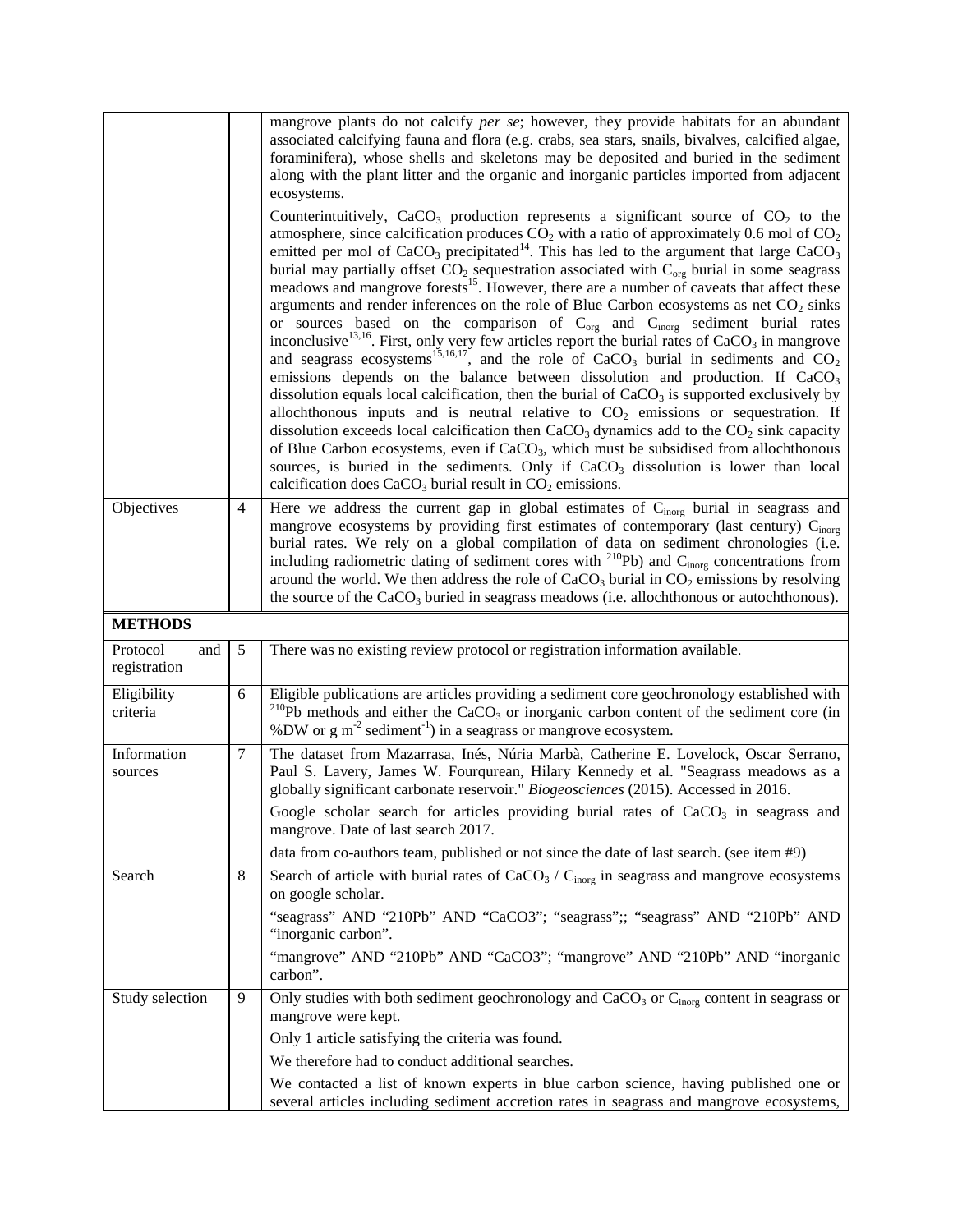|                                          |    | and asked for unpublished data of CaCO <sub>3</sub> or C <sub>inorg</sub> content in dated cores.                                                                                                                                                                                                                                                                                                                                                                                                                                                                                                                                                                                                                                                                                                                                                                                                                     |
|------------------------------------------|----|-----------------------------------------------------------------------------------------------------------------------------------------------------------------------------------------------------------------------------------------------------------------------------------------------------------------------------------------------------------------------------------------------------------------------------------------------------------------------------------------------------------------------------------------------------------------------------------------------------------------------------------------------------------------------------------------------------------------------------------------------------------------------------------------------------------------------------------------------------------------------------------------------------------------------|
| collection<br>Data<br>process            | 10 | The study's authors sent us their raw datasets (detailed sediment core data).                                                                                                                                                                                                                                                                                                                                                                                                                                                                                                                                                                                                                                                                                                                                                                                                                                         |
| Data items                               | 11 | All dated sediment cores slices with <sup>210</sup> Pb dating, allowing for a normalisation of the<br>geochronology calculations and all sediment slices with $CaCO3/Cinorg$ content.                                                                                                                                                                                                                                                                                                                                                                                                                                                                                                                                                                                                                                                                                                                                 |
| Risk of bias in<br>individual<br>studies | 12 | Potential outliers were identified as any data points falling outside the 95% confidence<br>interval of the fitted vs residual plot (using plot model function from the sjPlot package).<br>The GLM analysis was then re-run, individually removing any study that had an outlier, to<br>see if this study altered findings. For the traditional meta-analysis funnel plots were<br>produced and an additional analysis was run after removing any study outside of the 95%<br>confidence interval.                                                                                                                                                                                                                                                                                                                                                                                                                   |
| Summary<br>measures                      | 13 | Mean %CaCO <sub>3</sub> and %C <sub>inorg</sub> in every core. Recalculated <sup>210</sup> Pb sediment accumulation rates<br>(SAR). C <sub>inorg</sub> burial rates ( $\rm g~m^{-2}~yr^{-1}$ )                                                                                                                                                                                                                                                                                                                                                                                                                                                                                                                                                                                                                                                                                                                        |
| Synthesis<br>of<br>results               | 14 | The SARs (cm yr <sup>-1</sup> ) from the literature were re-calculated according to the constant flux -<br>constant sedimentation model <sup>49</sup> to have a coherent and comparable dating system between<br>all cores.                                                                                                                                                                                                                                                                                                                                                                                                                                                                                                                                                                                                                                                                                           |
|                                          |    | The $CaCO3$ concentration (% sediment dry weight) was calculated as the mean between all<br>slices younger than 1900, for cores with the contemporary <sup>210</sup> Pb chronologies, and as the<br>mean value between the surface and the deepest-dated slice for cores dated with <sup>14</sup> C. The<br>$C_{\text{inorg}}$ concentration in sediment (g $C_{\text{inorg}}$ m <sup>-3</sup> ) was calculated from the dry bulk density (g m <sup>-</sup><br>$\alpha$ <sup>3</sup> ) and the percentage of CaCO <sub>3</sub> content (using sediment dry weight), considering a mass<br>ratio of 12% carbon in CaCO <sub>3</sub> . The C <sub>inorg</sub> burial rate ( $gCinorg m-2 yr-1$ ) was then calculated as<br>the product of the SAR and the Cinorg concentration for each sediment core. Cores with<br>negligible content of $CaCO3$ were also included in the calculation (see supplementary Fig.<br>1). |
|                                          |    | All cores from the same site or area and with similar presence or absence of allochthonous<br>sources of $CaCO3$ (see below) were treated as replicates for a global location and averaged<br>for the analysis (geologic grouping). For seagrass, the 51 cores dated with <sup>210</sup> Pb were<br>grouped into 17 locations, respectively (Fig. 2, 3). For mangroves, we compiled a total of<br>42 cores dated with <sup>210</sup> Pb in 8 locations (Fig. 2, 3). Seagrass locations ranged from tropical<br>to sub-arctic locations, with 50 % of estimates derived from tropical and subtropical<br>locations and 50 % from higher latitudes. Mangrove sediment derived mostly from<br>subtropical locations (7 out of 8 locations), particularly in Australia and the Arabian<br>Peninsula (supplementary Fig. 2).                                                                                               |
|                                          |    | We analysed the influence of the presence / absence of proximity of coral reefs and<br>continental surface lithology (qualitative data), as potential allochthonous sources of<br>CaCO <sub>3</sub> in seagrass and mangrove sediments (in % dry weight) (see dataset in<br>supplementary dataset). For seagrass, we expanded our dataset by including $CaCO3$<br>concentrations from 264 cores compiled by Mazarrasa et al. $(2015)^{13}$ , reaching a total of<br>341 cores with measured $CaCO3$ %DW.                                                                                                                                                                                                                                                                                                                                                                                                              |
|                                          |    | We estimated the presence / absence of coral reefs using the map of the global distribution<br>of warm-water coral reefs compiled by the UNEP-WCM $C^{50}$ and the presence – absence of<br>nearby lithogenic sources using the global lithology map of Hartmann and Moosdorf<br>$(2012)^{51}$ and the world soil map of the FAO/UNESCO <sup>52</sup> . The coring locations were<br>associated with climate regions following the Köppen–Geiger classification system <sup>53</sup> .                                                                                                                                                                                                                                                                                                                                                                                                                                |
|                                          |    | <b>Statistical analysis</b>                                                                                                                                                                                                                                                                                                                                                                                                                                                                                                                                                                                                                                                                                                                                                                                                                                                                                           |
|                                          |    | All data distributions were tested for normality to determine the most reliable central<br>tendency measured with Shapiro-Wilks normality test (Statistica, Dell Software). None of<br>the datasets of SAR, $C_{\text{inorg}}$ concentration, $C_{\text{inorg}}$ burial rate or $CaCO3$ %DW were normally<br>distributed (all $p < 0.05$ ). We therefore chose to use the median (IQR) as the most<br>appropriate description of central tendency. Traditional meta-analysis tools, which                                                                                                                                                                                                                                                                                                                                                                                                                             |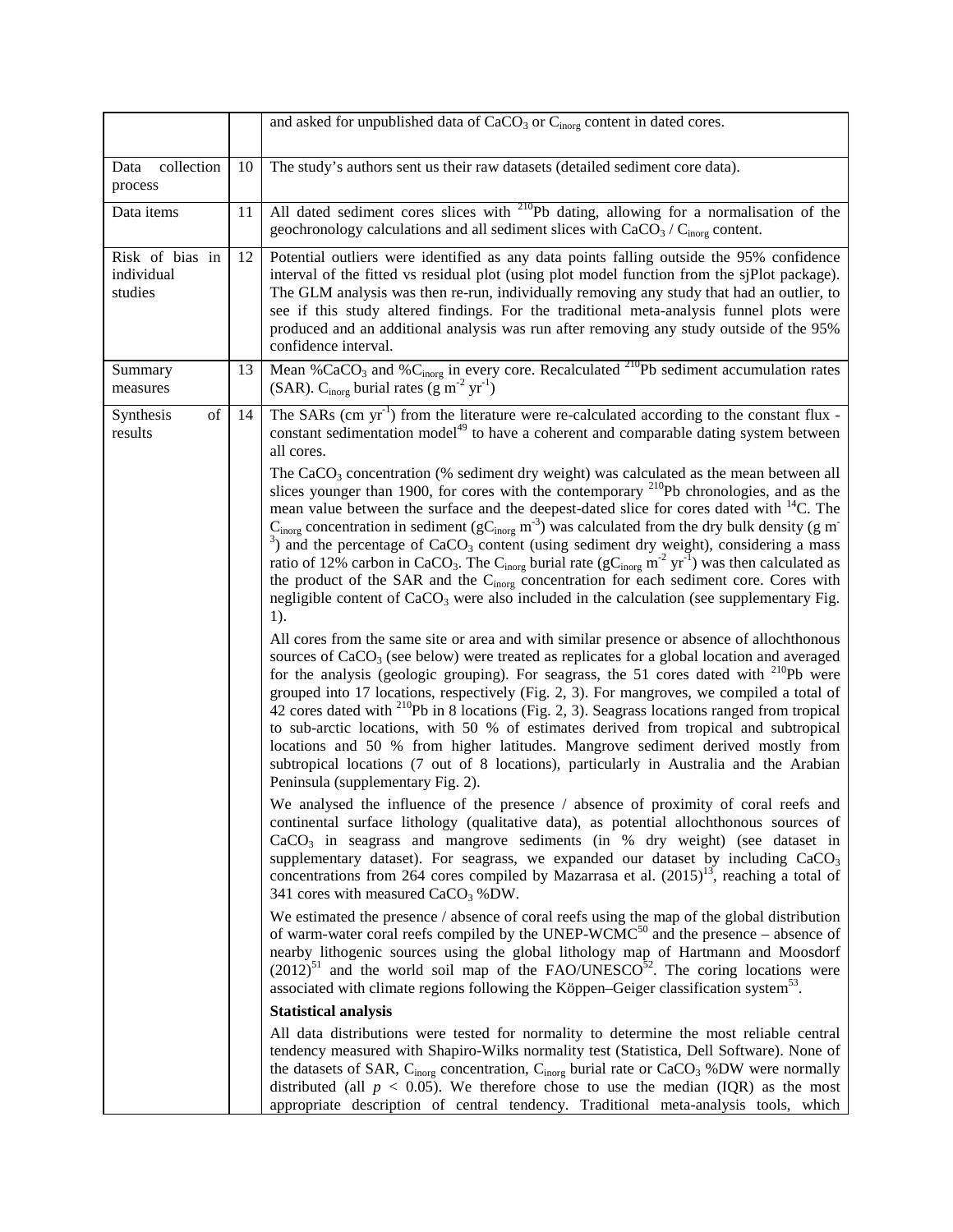calculate effect sizes to standardize the difference between control and experimental treatments thereby allowing comparison among disparate response variables and weighting to account for unequal variance among studies, could not be used for this analysis for multiple reasons. These reasons include that the question posed and the studies available did not include experimental designs with paired control and experimental plots required for effect size calculations, that there was a single response variable facilitating direct comparison and data integration and, most importantly, that we used the raw data for each core. Instead, we ran a statistical test using a mixed effect general linear model (GLM) to determine the effect of coral reefs and lithogenic sources on the  $CaCO<sub>3</sub>$  %DW of the sediment. For sediments within seagrass meadows, the GLM included two fixed factors (presence / absence of coral reefs and of lithogenic sources), as well as the interaction between the two factors. For sediment within mangrove forests, the GLM included one fixed factor (presence / absence of allochthonous sources) because replication did not exist for all combinations of the two factors. The data had unequal samples among studies and studies were not evenly distributed around the globe (Fig. 1) which could result in pseudoreplication and biased results. To account for the data structure and minimize nonindependence, we included 3 separate random variables, which included study, lithology grouping, and marine province. The marine province was determined for each sample location using the marine provinces of the world as defined by Spalding et al.  $(2007)^{58}$ . Separate models where run for seagrass and mangrove sites. The statistical model was produced using the lmer function within the *lme4* package<sup>59</sup> and p-values were calculated with the *lmerTest* package<sup>60</sup>. The  $R^2$  was calculated for the fixed and random effects using the r squared GLMM function in the  $MuM$ *n* package<sup>61</sup>. The response variable was log transformed, which improved the model fit compared with raw data. The model fit was assessed by plotting the Q-Q plot (linear relationship) and the fitted values compared to the residuals (random distribution). To test if individual cores or studies were biased and having a disproportionate influence on findings, we systematically removed any studies that contained outlying samples as determined from being outside the 95% confidence interval for the fitted values vs. residuals comparison using the plot model function from  $sjPlot$  package<sup>62</sup>. This analysis was conducted in R version 3.4.2.

Reporting bias and its effect on findings is an important consideration for meta-analyses<sup>63</sup> and when the result from a meta-analysis was not the same as it would have been if data from all correctly conducted studies were included in the analysis<sup>64</sup>. A main cause of reporting bias is not publishing research because of a lack of merit as determined by the researcher, reviewer or editor<sup>64</sup>. As indicated by the data inclusion flow diagram (supplementary Figure 3), researchers often measured but did not publish data on soil calcium carbon content and authors needed to be directly contacted for these results. In addition, the researchers not only provided information from published studies but also unpublished data on calcium carbonate content (10 of 51 seagrass studies included in the analysis were not published). For these reasons, it is unlikely that our findings were affected by reporting bias. A subset of data collected for this study included the appropriate information to run both a GLM and a traditional meta-analysis (effect size could be calculated between paired data). The data included information from nine studies that measured  $CaCO<sub>3</sub>$  contend of sediment from both vegetated and unvegetated habitats. There were 92 cores samples with 32 from unvegetated and 60 from vegetated habitats (Supplementary Figure 2. A.). The GLM followed the same procedures as detailed in the main text except it had only two random factors, study and marine province, because study and lithology grouping differed in only one instance. For the meta-analysis, the data was paired for each study and the mean  $CaCO<sub>3</sub>$  %DW, number of samples, and standard deviation was calculated for vegetated and unvegetated cores for each study. Two studies included in the GLM were removed for the meta-analysis because they only had one core for unvegetated habitat and standard deviation could not be calculated, leaving seven comparisons for this analysis. Hedges' *g* was calculated for the effect size following Borenstein et al. (2009)<sup>65</sup> and a variance for each effect size was also calculated  $(V_g)^{64}$ , as indicated by equations: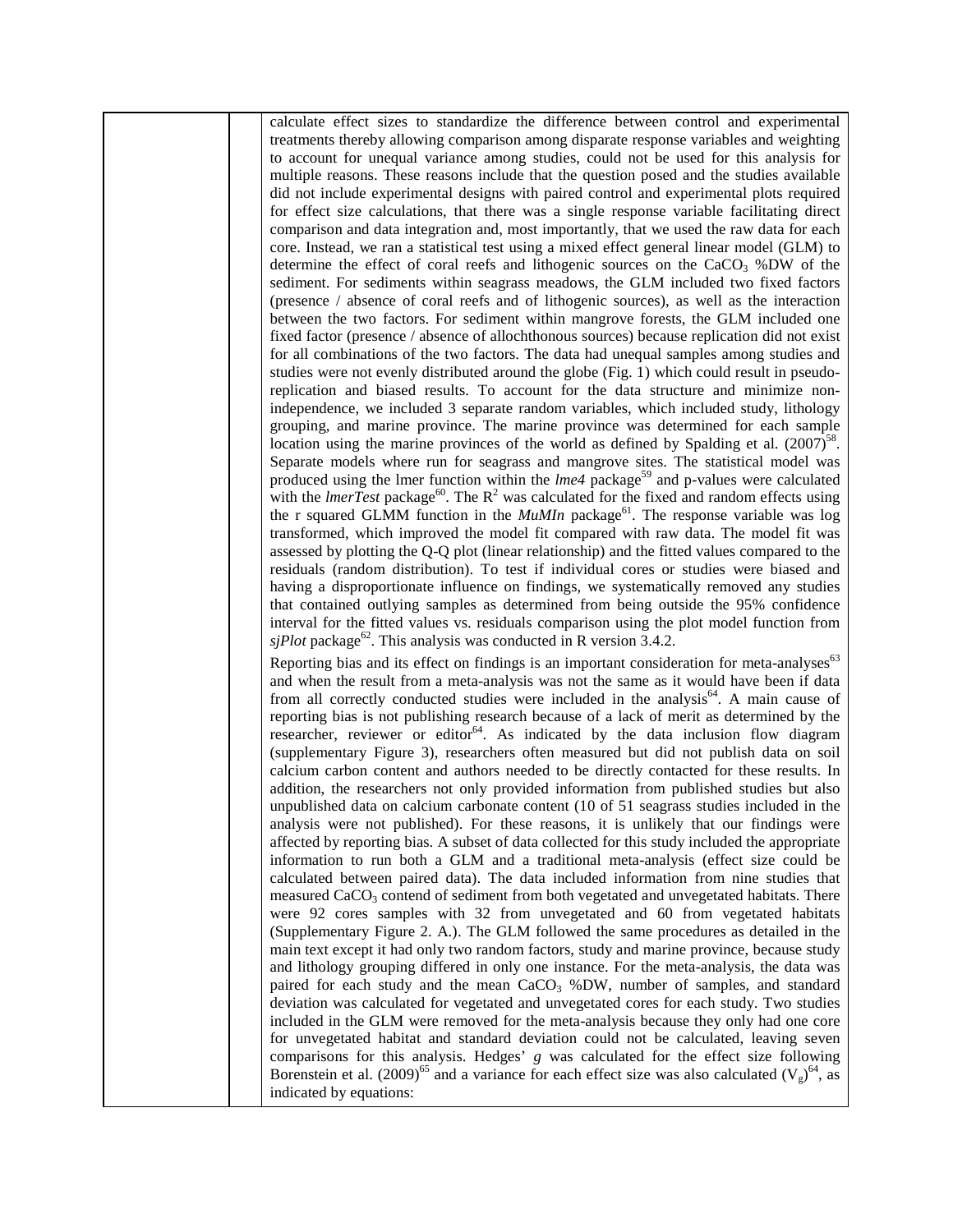|                                        |    | Hedges' $g = \frac{(X_E - X_C) J}{SD_{pooled}}$                                                                                                                                                                                                                                                                                                                                                                                                                                                                                                                                                                                                                                                                                                                                                                                                                                           |
|----------------------------------------|----|-------------------------------------------------------------------------------------------------------------------------------------------------------------------------------------------------------------------------------------------------------------------------------------------------------------------------------------------------------------------------------------------------------------------------------------------------------------------------------------------------------------------------------------------------------------------------------------------------------------------------------------------------------------------------------------------------------------------------------------------------------------------------------------------------------------------------------------------------------------------------------------------|
|                                        |    | $SD_{pooled} = \sqrt{\frac{(n_E-1)(SD_E)^2 + (n_C-1)(SD_C)^2}{n_E + n_C - 2}}$                                                                                                                                                                                                                                                                                                                                                                                                                                                                                                                                                                                                                                                                                                                                                                                                            |
|                                        |    |                                                                                                                                                                                                                                                                                                                                                                                                                                                                                                                                                                                                                                                                                                                                                                                                                                                                                           |
|                                        |    | $J = 1 - \frac{3}{4(n_E + n_C - 2) - 1}$                                                                                                                                                                                                                                                                                                                                                                                                                                                                                                                                                                                                                                                                                                                                                                                                                                                  |
|                                        |    |                                                                                                                                                                                                                                                                                                                                                                                                                                                                                                                                                                                                                                                                                                                                                                                                                                                                                           |
|                                        |    | $Vg = \frac{n_E + n_C}{n_E \times n_C} + \frac{g^2}{2(n_E + n_C)}$                                                                                                                                                                                                                                                                                                                                                                                                                                                                                                                                                                                                                                                                                                                                                                                                                        |
|                                        |    | $X_E$ and $X_C$ are the mean ( <i>n</i> is sample size) of vegetated and unvegetated sediments, along<br>with $SD_{pooled}$ and J which accounts for biases associated with different sample sizes. The<br>meta-analysis included the same two random variables as the GLM and was conducted<br>using the rma.mv function from the <i>metafor</i> package <sup>ob</sup> .                                                                                                                                                                                                                                                                                                                                                                                                                                                                                                                 |
| of<br>Risk<br>bias<br>across studies   | 15 | Missing some unpublished results from not contacted or non-responsive authors.                                                                                                                                                                                                                                                                                                                                                                                                                                                                                                                                                                                                                                                                                                                                                                                                            |
| Additional<br>analyses                 | 16 | A GLM was used because we had raw data and did not have paired control and<br>experimental data as is usually used in traditional meta-analysis. However, we did have an<br>overlapping data set that had both raw data and paired treatments which we analysed by<br>GLM and traditional meta-analysis                                                                                                                                                                                                                                                                                                                                                                                                                                                                                                                                                                                   |
| Study selection                        | 17 | See supplementary Figure 2.                                                                                                                                                                                                                                                                                                                                                                                                                                                                                                                                                                                                                                                                                                                                                                                                                                                               |
| Study<br>characteristics               | 18 | Mean %CaCO <sub>3</sub> and %C <sub>inorg</sub> in every core. Recalculated <sup>210</sup> Pb SAR. C <sub>inorg</sub> burial rates (g m <sup>-2</sup><br>$yr^{-1}$ ) (see supplementary table)                                                                                                                                                                                                                                                                                                                                                                                                                                                                                                                                                                                                                                                                                            |
| of<br>Risk<br>bias<br>within studies   | 19 | There were five studies that contained outliers. When separate GLM analyses were run<br>excluding each of these studies individually the results of the tests were almost identical (p<br>values remained the same order of magnitude). For the traditional meta-analysis, funnel<br>plots indicated no biases and no individual study had significant differences as indicated by<br>a forest plot                                                                                                                                                                                                                                                                                                                                                                                                                                                                                       |
| Results<br>of<br>individual<br>studies | 20 | For the traditional meta-analysis, no individual study had significant differences as<br>indicated by a forest plot. For the GLM no individual study with outliners had a strong<br>influence on the results. In addition, the random factor of study included in the GLM<br>should minimize any bias of individual studies and is indicated by the amount of variance<br>attributed to this random variable. There was one exception for an individual study having<br>an outlier which when removed changed the results. For the results from the mangrove<br>data, one study from Florida had 20 cores, one of which was an outlier. When this study<br>was removed from the analysis the effect of calcium carbonate source because significant.<br>This is discussed in the study.                                                                                                   |
| of<br>Synthesis<br>results             | 21 | $CaCO3$ support an important part of the sediment accretion rates (SAR) in seagrass<br>ecosystems. Indeed, in 40 % of global locations, the CaCO <sub>3</sub> concentration was under 10 %<br>dry weight (DW) while in 28 % of locations, the CaCO <sub>3</sub> content exceeded 80 %DW (see<br>supplementary Figure1a). Overall, the median (interquartile range: IQR) global<br>concentration of $CaCO3$ in seagrass meadow sediments was 61 (56) % DW (mean $\pm$ SE of<br>$54 \pm 7$ ).                                                                                                                                                                                                                                                                                                                                                                                               |
|                                        |    | In mangrove forests, we observe a large difference between the mean $(\pm$ SE) and the<br>median (IQR) CaCO <sub>3</sub> concentration: 3 (31) % and 21 $\pm$ 11 %. This is explained by strong<br>bimodal distribution between the eight study locations examined, with a group of five<br>locations with less than 5 %DW CaCO <sub>3</sub> in their sediments and three locations with CaCO <sub>3</sub><br>contents between 20 and 75 %DW (Shapiro-Wilks test, $p < 0.001$ , see supplementary<br>Figure1b). Converted into C <sub>inorg</sub> concentration (after correction for the sediment bulk<br>density), we obtain median (IQR) $C_{\text{inorg}}$ concentrations in seagrass and mangrove sediments<br>of 59 (66) and 1 (21) mgC <sub>inorg</sub> cm <sup>-3</sup> respectively (means $\pm$ SE of 63 $\pm$ 11 and 35 $\pm$ 17<br>$mgCinorg$ cm <sup>-3</sup> ) (Figure 2a). |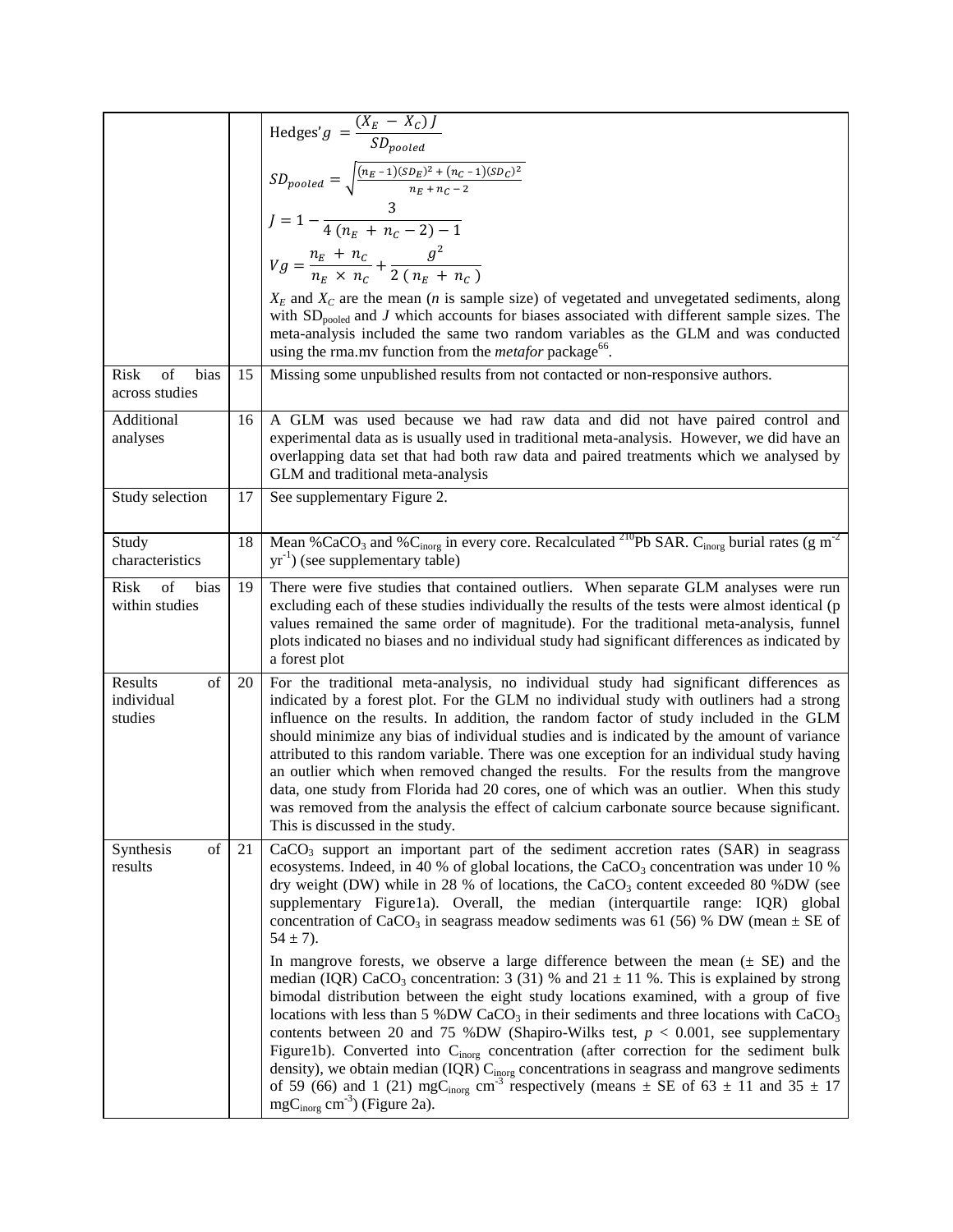| of<br>bias                    |    | Using the median contemporary (last century $-$ <sup>210</sup> Pb) SARs in seagrass and mangrove<br>ecosystems compiled in this study (0.22 cm $yr^{-1}$ and 0.23 cm $yr^{-1}$ , respectively; Figure 2b),<br>we estimate median (IQR) C <sub>inorg</sub> burial rates in seagrass and mangrove ecosystems of 87<br>(154) and 6 (207) $gC_{inorg}$ m <sup>-2</sup> yr <sup>-T</sup> , respectively (means $\pm$ SE of 182 $\pm$ 94 and 90 $\pm$ 43 $gC_{inorg}$<br>$m-2$ yr <sup>-1</sup> ) (Figure 2c, Figure 3). These values correspond to vertical accretion rates of<br>CaCO <sub>3</sub> of the order of 0.1 and 0.001 cm $yr^{-1}$ in seagrass and mangrove ecosystems,<br>respectively.<br>Our new estimates of contemporary burial rates are lower than the previous, indirect<br>median estimate of C <sub>inorg</sub> burial rate of 108 gC <sub>inorg</sub> m <sup>-2</sup> yr <sup>-1</sup> (mean $\pm$ SE of 126 $\pm$ 31 gC <sub>inorg</sub><br>$m-2$ yr <sup>-1</sup> ) by Mazarrasa et al. (2015) <sup>13</sup> . Our mean SAR values agree with previously<br>reported global values <sup>1,3</sup> .<br>Seagrass and mangrove ecosystems without potentially large adjacent allochthonous<br>$CaCO3$ sources have a remarkably lower median (IQR) sediment $CaCO3$ content of 4 (15)<br>and 1 (1) %DW (means $\pm$ SE of 11 $\pm$ 4 and 1.7 $\pm$ 0.8 %DW), respectively, than that of 59<br>(51) and 61 (27) %DW (means $\pm$ SE of 56 $\pm$ 5 and 53 $\pm$ 16 %DW) when at least one<br>allochthonous $CaCO3$ source was present (Figure 3). For sediments in seagrass meadows,<br>the presence of coral reefs (t-value=4.68, df=48.5, $p < 0.0001$ ) and lithogenic sources (t-<br>value = 4.76, df = 57.3, $p < 0.0001$ ) increased the amount of CaCO <sub>3</sub> in the sediment. There<br>was a significant interaction between these factors (t-value = -3.29, df = 53.2, $p = 0.0018$ )<br>because the $CaCO3$ %DW in presence of both allochthonous sources was less than would<br>be expected than if these variables were additive. The statistical model explained 90 % of<br>the variation in CaCO <sub>3</sub> %DW and the fixed factors accounted for 36 % of the variation,<br>while the random variables accounted for 54 %. Mangrove sediment samples had a similar<br>pattern to the seagrass meadows, and the presence of allochthonous sources had a<br>marginally significant, positive effect on the amount of calcium carbonate in the sediment<br>(t-value = 4.29, df = 1.81, $p = 0.0596$ ). The statistical model explained 91 % of the<br>variation in sediment calcium carbonate and the fixed factors accounted for 71 % of the<br>variation, while the random variables accounted for 20 % of the variation. In testing for<br>biases of outlying cores and studies, we found that one study had an outlying data point<br>and disproportionality influenced the results. The study from Western Florida had<br>relatively low $CaCO3$ but had an allochthonous source of $CaCO3$ . When this study was<br>removed from the analysis, the presence of N allochthonous source became significant (t-<br>value = 7.92, df = 4.16, $p = 0.0012$ ). This highlights the need for more studies on<br>mangroves to determine the global influence of allochthonous sources on $CaCO3$ content.<br>A comparison of paired, vegetated and unvegetated, sediment CaCO <sub>3</sub> %DW showed that<br>vegetated and adjacent unvegetated sediments have similar carbonate concentrations, both<br>using standard parametric statistics (GLM, t-value = 1.32, df = 83.1, $p = 0.191$ ) and meta-<br>analysis (z-value= $0.88$ , p = 0.379; Supplement Figure 2. A. B.), which also showed no<br>evidence for reporting bias (all points within the 95 % confidence lines of the funnel plot,<br>Supplement Figure 2. C). This provides further support to the notion that much of the<br>carbonate buried in vegetated coastal sediments derives from allochthonous sources rather<br>than being produced within the habitat. |
|-------------------------------|----|-------------------------------------------------------------------------------------------------------------------------------------------------------------------------------------------------------------------------------------------------------------------------------------------------------------------------------------------------------------------------------------------------------------------------------------------------------------------------------------------------------------------------------------------------------------------------------------------------------------------------------------------------------------------------------------------------------------------------------------------------------------------------------------------------------------------------------------------------------------------------------------------------------------------------------------------------------------------------------------------------------------------------------------------------------------------------------------------------------------------------------------------------------------------------------------------------------------------------------------------------------------------------------------------------------------------------------------------------------------------------------------------------------------------------------------------------------------------------------------------------------------------------------------------------------------------------------------------------------------------------------------------------------------------------------------------------------------------------------------------------------------------------------------------------------------------------------------------------------------------------------------------------------------------------------------------------------------------------------------------------------------------------------------------------------------------------------------------------------------------------------------------------------------------------------------------------------------------------------------------------------------------------------------------------------------------------------------------------------------------------------------------------------------------------------------------------------------------------------------------------------------------------------------------------------------------------------------------------------------------------------------------------------------------------------------------------------------------------------------------------------------------------------------------------------------------------------------------------------------------------------------------------------------------------------------------------------------------------------------------------------------------------------------------------------------------------------------------------------------------------------------------------------------------------------------------------------------------------------------------------------------------------------------------------------------------------------------------------------------------------------------------------------------------------------------------------------------------------------------------------------------------------------------------------------------------------------------------------------------------------------------------------------------------------------------------------------------------------------------------------------------------------------------------------------------------------------------------------------------------------------------------------------------------------------------------------------------------------------------------------------------------------------------------------------------------------|
| <b>Risk</b><br>across studies | 22 | There were five studies that contained outliers. When separate GLM analyses were run<br>excluding each of these studies individually the results of the tests were almost identical (p<br>values remained the same order of magnitude). For the traditional meta-analysis, funnel<br>plots indicated no biases and no individual study had significant differences as indicated by<br>a forest plot                                                                                                                                                                                                                                                                                                                                                                                                                                                                                                                                                                                                                                                                                                                                                                                                                                                                                                                                                                                                                                                                                                                                                                                                                                                                                                                                                                                                                                                                                                                                                                                                                                                                                                                                                                                                                                                                                                                                                                                                                                                                                                                                                                                                                                                                                                                                                                                                                                                                                                                                                                                                                                                                                                                                                                                                                                                                                                                                                                                                                                                                                                                                                                                                                                                                                                                                                                                                                                                                                                                                                                                                                                                                     |
| Additional<br>analysis        | 23 | As mentioned, this study used both GLM and traditional analysis. Results were also<br>discussed for basic description of findings and the related distributions.                                                                                                                                                                                                                                                                                                                                                                                                                                                                                                                                                                                                                                                                                                                                                                                                                                                                                                                                                                                                                                                                                                                                                                                                                                                                                                                                                                                                                                                                                                                                                                                                                                                                                                                                                                                                                                                                                                                                                                                                                                                                                                                                                                                                                                                                                                                                                                                                                                                                                                                                                                                                                                                                                                                                                                                                                                                                                                                                                                                                                                                                                                                                                                                                                                                                                                                                                                                                                                                                                                                                                                                                                                                                                                                                                                                                                                                                                                        |
| <b>DISCUSSION</b>             |    |                                                                                                                                                                                                                                                                                                                                                                                                                                                                                                                                                                                                                                                                                                                                                                                                                                                                                                                                                                                                                                                                                                                                                                                                                                                                                                                                                                                                                                                                                                                                                                                                                                                                                                                                                                                                                                                                                                                                                                                                                                                                                                                                                                                                                                                                                                                                                                                                                                                                                                                                                                                                                                                                                                                                                                                                                                                                                                                                                                                                                                                                                                                                                                                                                                                                                                                                                                                                                                                                                                                                                                                                                                                                                                                                                                                                                                                                                                                                                                                                                                                                         |
| of<br>Summary<br>evidence     | 24 | seagrass and mangrove ecosystems are places of intense carbonate burial<br>An important part of this burial seems to be of allochthonous origin (coral reef and or<br>karstic origin)                                                                                                                                                                                                                                                                                                                                                                                                                                                                                                                                                                                                                                                                                                                                                                                                                                                                                                                                                                                                                                                                                                                                                                                                                                                                                                                                                                                                                                                                                                                                                                                                                                                                                                                                                                                                                                                                                                                                                                                                                                                                                                                                                                                                                                                                                                                                                                                                                                                                                                                                                                                                                                                                                                                                                                                                                                                                                                                                                                                                                                                                                                                                                                                                                                                                                                                                                                                                                                                                                                                                                                                                                                                                                                                                                                                                                                                                                   |